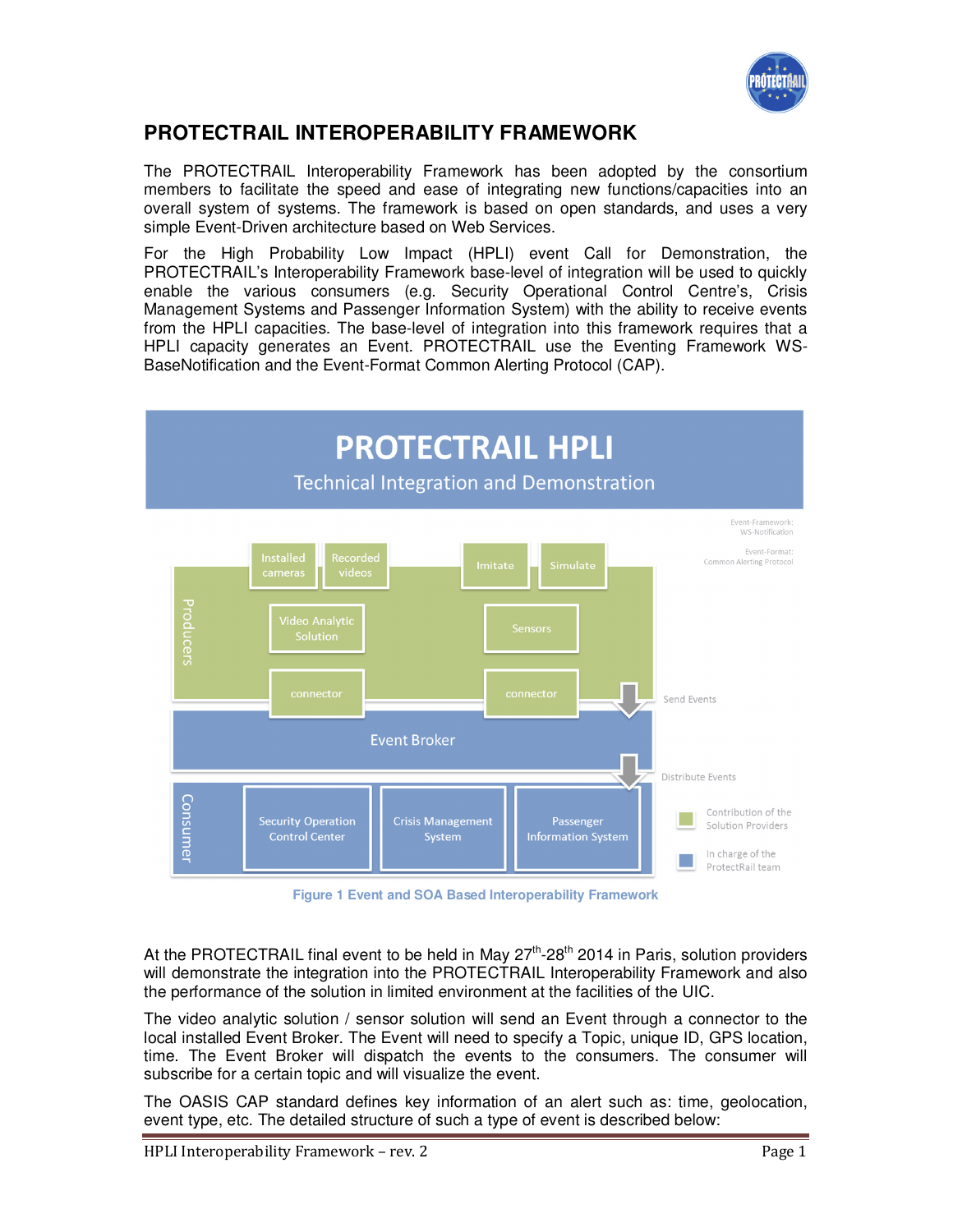



**Figure 2 Document Object Model of the Alert Message**

#### **BASE INTEGRATION INTO THE PROTECTRAIL FRAMEWORK DETAILS**

Please implement an Event Producer based on the Eventing Framework WS-BaseNotification and the embedded Public Event Format OASIS Common Alerting Protocol. Implementation Examples are already available in Java, C#, and C++/gSoap in our Project Repository.

```
<?xml version="1.0" ?>
<S:Envelope xmlns:S="http://schemas.xmlsoap.org/soap/envelope/">
   <S:Body>
     <ns3:Notify xmlns:ns2="urn:oasis:names:tc:emergency:cap:1.2"
       xmlns:ns3="http://docs.oasis-open.org/wsn/b-2" 
       xmlns:ns4="http://www.w3.org/2005/08/addressing"
       xmlns:ns5="http://protectrail.eu/model/events/resource" 
       xmlns:ns6="http://docs.oasis-open.org/wsrf/bf-2"
       xmlns:ns7="http://docs.oasis-open.org/wsn/t-1" 
       xmlns:ns8="http://protectrail.eu/wsn/extra"
       xmlns:ns9="http://docs.oasis-open.org/wsrf/r-2">
       <ns3:NotificationMessage>
         <ns3:Topic
           Dialect="http://docs.oasis-open.org/wsn/t-1/TopicExpression/Full">
           urn:rixf:com.acme.intrusiondetection/events_type/intrusion 
         </ns3:Topic>
         <ns3:Message>
           <ns2:alert>
             <ns2:identifier>
               urn:rixf: com.acme.intrusiondetection/intrusion/13 
             </ns2:identifier>
             <ns2:sender> 
                urn:rixf:com.acme.intrusiondetection/intrusion/uic 
             </ns2:sender>
             <ns2:sent>2014-05-14T10:12:35.388+02:00</ns2:sent>
             <ns2:status>Actual</ns2:status>
             <ns2:msgType>Alert</ns2:msgType>
             <ns2:scope>Public</ns2:scope>
             <ns2:note>Unauthorized Intrusion detected. 
             </ns2:note>
             <ns2:info>
```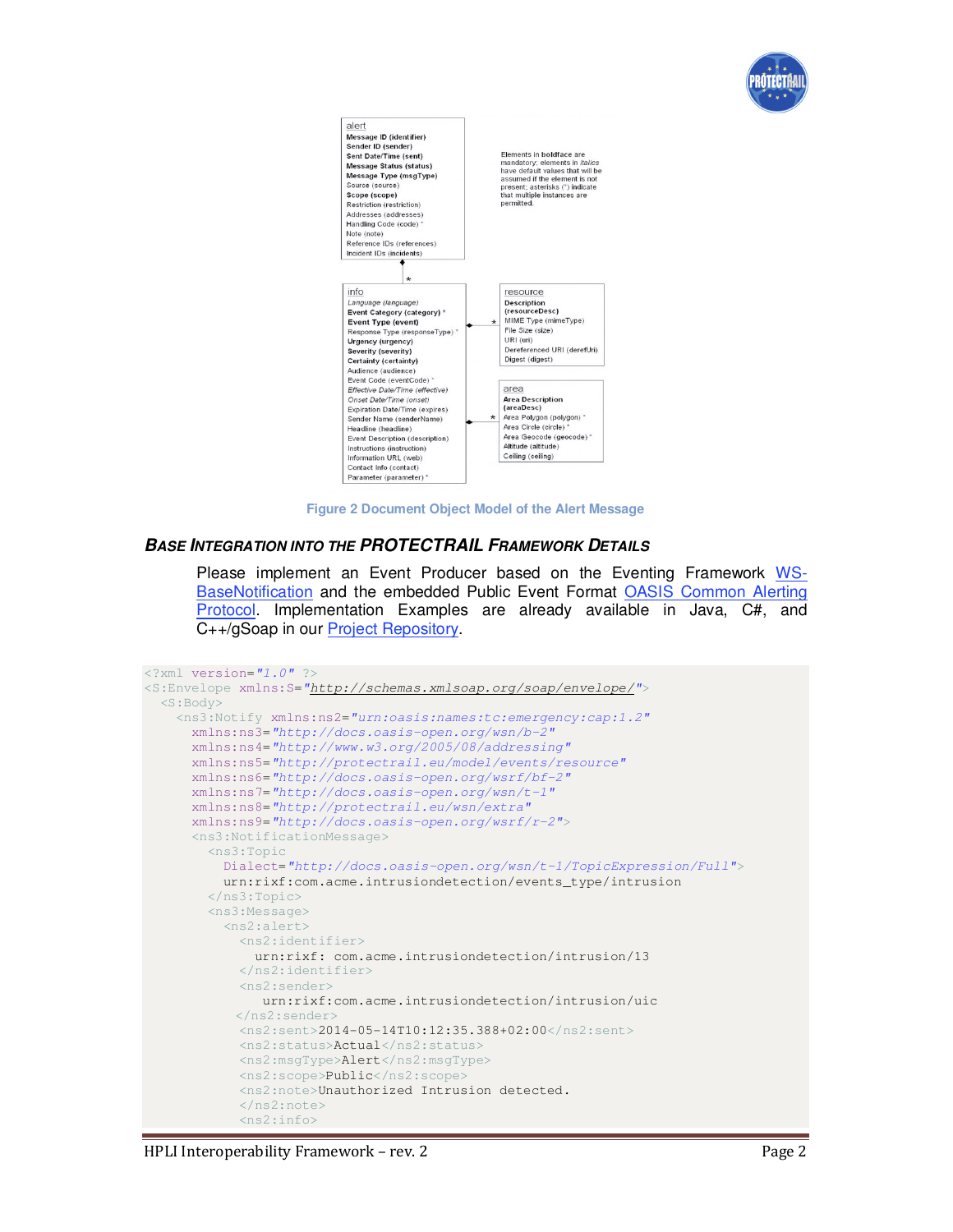



XML-SOAP Message Example for an Event based on WS-Notification and CAP

### **TESTING**

- 1. Upload the SOAP Test Data to the Project Repository.
- 2. Please validate your Test Data against the WSDL WS-BaseNotification and XSD of the OASIS Common Alerting Protocol with SOAP UI Pro.
- 3. Please Test your solution against the Continuous Integration Environment. Send your Event to the Event Broker: http://integration.protectrail.eu/EventProducer
- 4. Please start a Integration Test with a consumer of another PROTECTRAIL member

### **SCHEDULING**